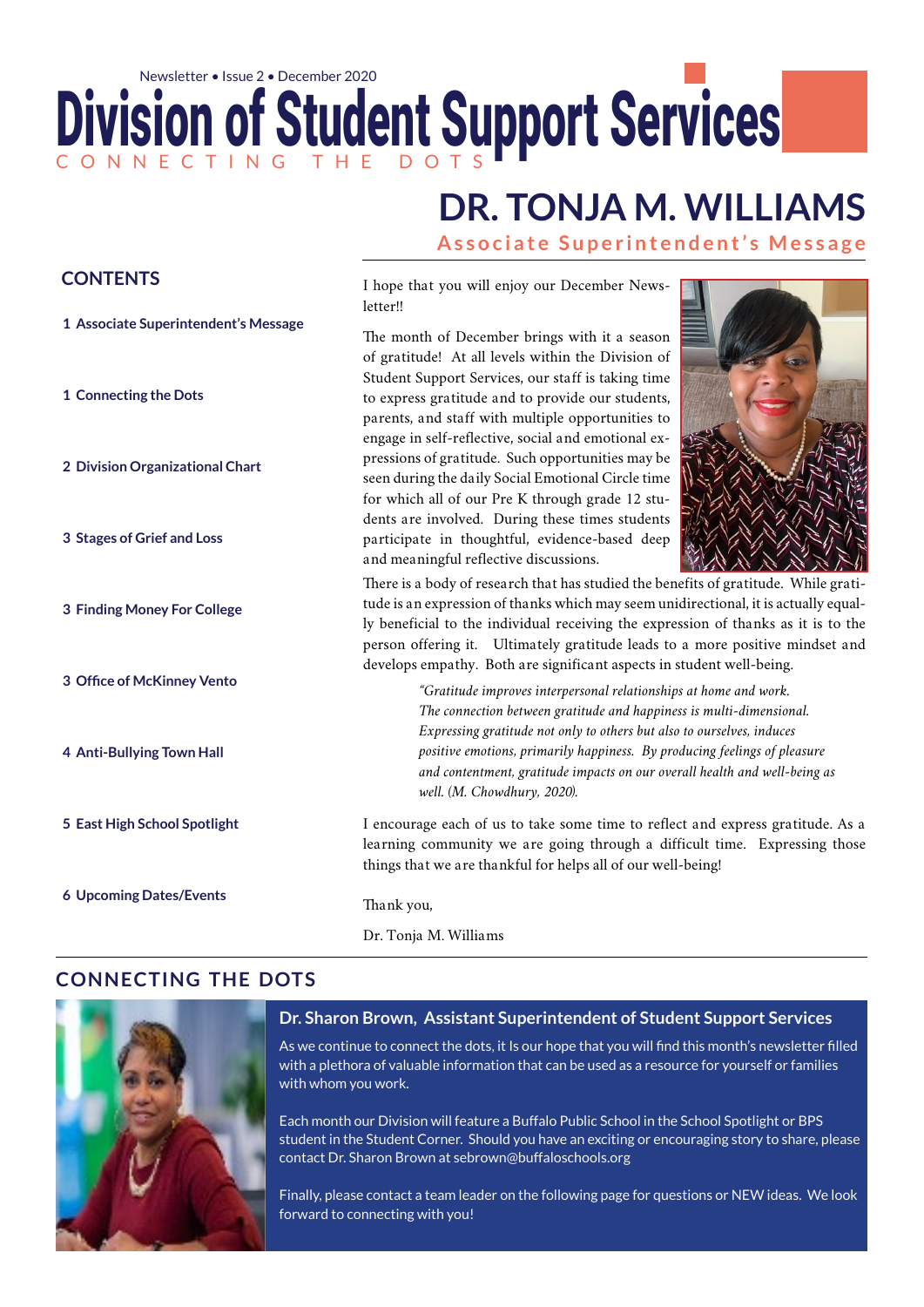#### Division of Student Support Services Leadership Team:

**Dr. Tonja Williams, Associate Superintendent of Student Support Services Tmwilliams@buffaloschools.org** 

**Dr. Sharon Brown, Assistant Superintendent of Student Support Services Sebrown@buffaloschools.org**

**Ms. Kelli Daniels, Director of Student Placement and Registration Kdaniels@bufffaloschools.org** 

**Heath Frisch, Director of Student Support Services - Pupil Personnel HhFrisch@bufffaloschools.org** 

**Mai Nguyen, Director of Social Emotional and Wellness Supports Tnnguyen@buffaloschools.org** 

**Mr. Paul O'Grady, Temporary Director, Student Support Services - Pupil Personnel Po'grady@buffaloschools.org**

**Dr. Ramona Reynolds, Instructional Specialist III, Office of Parent and Family Engagement Rreynolds@buffaloschools.org**

**Ms. Martha Younger, Director of Guidance and Counseling Services Myounger@buffaloschools.org**



During this global pandemic, many

people are experiencing different types of losses. Whether it be the death of a loved one, loss of connection due to social isolation, or economic hardship, there has been an uprooting from the normalcy of the day to day routine. You may even identify with experiencing the stages of grief and loss. These stages may not be experienced at the same level of intensity or in the sequence depicted, but are all very important landmarks on the road to resiliency.

• Dropping off and picking up registration packets to shelters and familie

Here are some helpful tips to keep in mind when coping in this unusual time:

#### **Give yourself permission to grieve.**

# Some days you can handle the feel-

ings that surface, and some days you may "fall apart". These "ups and downs" are a natural reaction to loss.

The McKinney-Vento Act is a federal law designed to provide school stability and supports for youth/families living in temporary housing which lacks a "fixed, adequate, and regular" nighttime residence. Throughout the COVID-19 pandemic, the McKinney-Vento staff at Central Registration have worked tirelessly to ensure students who are temporarily housed continue to strive academically during these uncharted times. To assist families with eliminating the heightened educational and social/ emotional challenges they may be facing, the staff have dedicated their time and resources by:

• Connecting and communicating with families daily using Check-In & Check-

• Delivering book bags filled with school supplies, health care products, and gently used clothes and other

- Out practices.
- items to homes and shelters.

Longtime BPS School Counselors serving as College and Career Readiness Coordinators, Maureen England and Kathy Sciolino, in conjunction with the Office of Parent and Family Engagement continued their College Process Presentation Series entitled "How to Find Money for College". The recorded presentation, along with the first in the series, "The College Application Process" can be found at [https://www.facebook.com/BP](https://www.facebook.com/BPSParentCenters/videos/?ref=page_internal )-[SParentCenters/videos/](https://www.facebook.com/BPSParentCenters/videos/?ref=page_internal )

Maureen and Kathy discuss the various components of Financial Aid, including Federal Student Aid (FAFSA), NY State Student Aid (TAP), Say Yes to Education Scholarships, Student Aid direct from colleges, as well as scholarships from other sources. They note the links to Financial Aid on the BPS website [www.buffaloschools.org](http://www.buffaloschools.org) can be found both under the "Find it Fast" section and also on the Department of Guidance web pages.

**Tell people what you need.** People may avoid you because they are afraid that they will say the wrong thing. When you let others know what you need, they are usually grateful and relieved.

**Be good to yourself.** Get the rest you need, balanced with regular exercise and a good diet. You may not feel motivated to do these things now, but they are crucial to your physical and mental well-being.

> to ensure students are immediately enrolled in school.

• Linking and referring students/families to BPS and community resources, such as technology support for remote learning, meal distribution sites, tutoring, Department of Social Services (DDS) and Saturday Academy events.

The talented Buffalo Public Schools McKinney-Vento staff consist of: Director Kelli Daniels, Supervisor Hoa Mai, and Community Education Leaders Marva Brown and Voncille Smith. For questions or family referrals, please call (716) 816-3717, extension 3 or via email at MV@buffaloschools. org.



"You are doing the best you can do right now. Stop beating yourself up." ~ Steven Aitchison

#### Department of Student Support Guidance and Counseling

#### **Stages of Grief and Loss**

From the Buffalo Public Schools Crisis Prevention & Response Team



n can be difficult and messy. It can fee ming. You may feel foggy, heavy, and confused

f grief. It doesn't mean you've moved past the grief o It does, however, mean that you've accept e come to understand what it means in your life nov

#### **Finding Money for College** Maureen England & Kathy Sciolino

## Department of Student Placement & Registration

### From the Office of McKinney Vento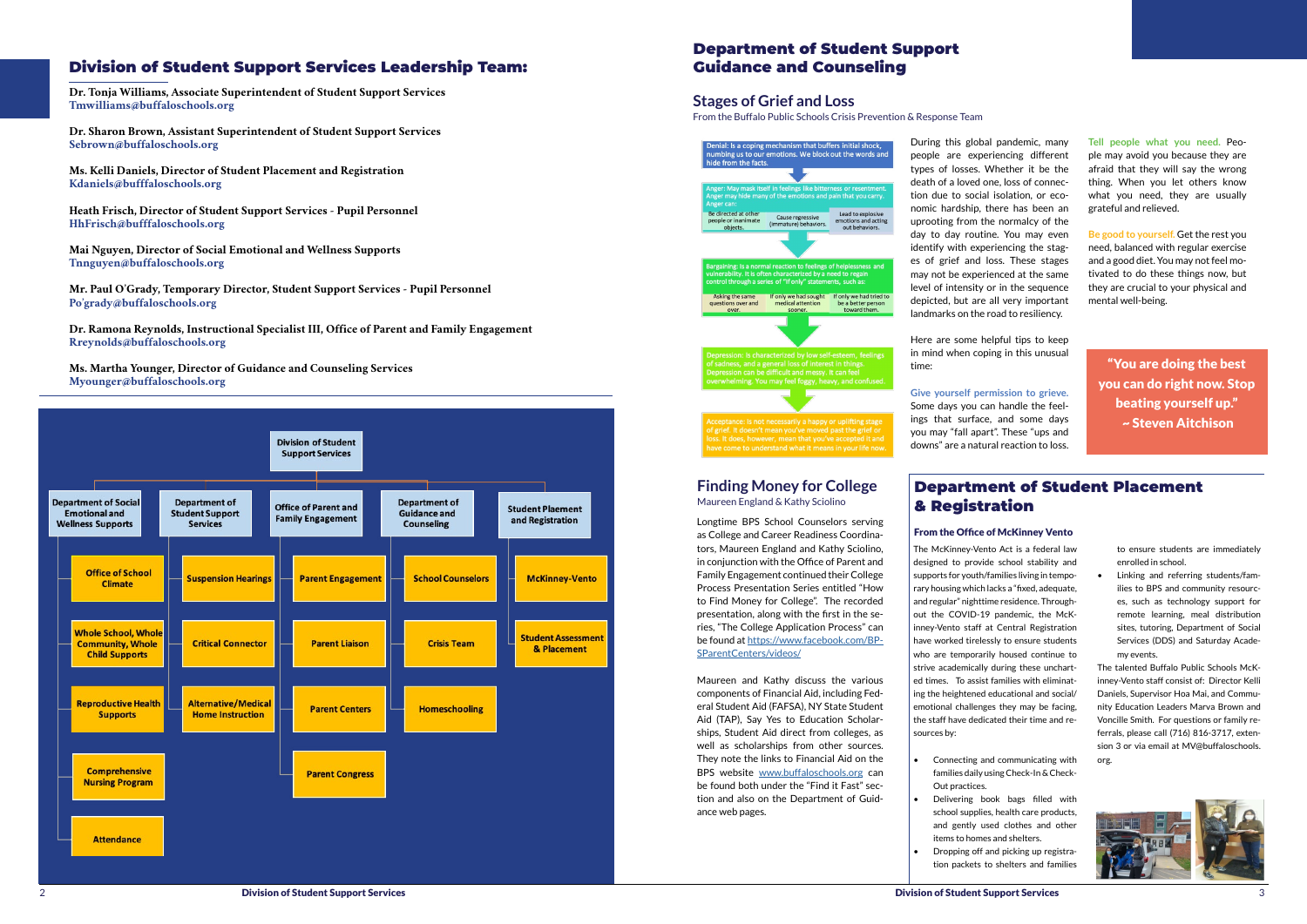## Department of Student Support Services - Pupil Personnel

#### EAST HIGH SCHOOL SPOTLIGHT *One of many Buffalo Public Schools that "connect the dots" for families daily!*

#### Department of Social Emotional and Wellness Supports

**BPS Parent Congress:**<br>Building and gaging Tog<mark>e</mark>

On<sub>e</sub>

During October's Bullying Prevention Awareness month, five schools prepared for Town Halls on November 10th and November 13th respectively. These schools sought student voice and input on the topic of bullying. Two elementary schools, Dr. Antonia Pantoja Community School and Lorraine Elementary, in collaboration with the Division of Student Support Services and Western New York United Against Drug and Alcohol Abuse received valuable information from el-

#### Acting Inter-High President,

Tameisha Walker, was sworn in as the student representative on the BPS Board of Education. Given her background in student leadership, Inter-High Student Council, and activism in general, she will be an outspoken voice on the BOE to represent her fellow classmates from Inter-High Student Council and beyond.



ementary students' perspectives - that passive bystanders to a bullying situa-

most of the bullying is originating from tion. Tremendous kudos to our students online gaming. During the High School for identifying major sources of bullying Town Hall, Lewis J. Bennett School of and working toward solutions! Innovative Technology, Burgard High School and Research Lab for Bioinformatics students shared the definition of bullying saying that cyberbullying is particularly dangerous given the anonymity and how quickly online activities spread. Students encouraged their peers to be upstanders instead of being



**The Office of Parent and Family Engagement and Say Yes Parent Center team** needs your help to meet our goal of reaching 5,000 BPS Parent Centers Facebook followers by 2021! Since the start of virtual programming in March, our followership has increased by well over 300 percent. On the page you'll find daily resources for parents and caregivers, live weekly virtual programs, and previously recorded Teams and Zoom parent trainings. The BPS Parent Centers Facebook page is also

NEEDS YOUR HELP TO MEET OUR GOAL OF **5.000 Followers** by 2021!

Successful roll out of Collective Care Café for staff! BPS Staff please join us for our December dates (see flyer) and be on the lookout for additional dates for BPS families and community partners.



"Emotions influence every action we take. So the more we are aware of our feelings, the more we gain conscious control over our lives." ~ Jessica Moore

## Office of Parent & Family Engagement

There has never been a time in education when parent engagement has been as critical as it is right now. Parent, school, and community partnerships are paramount to providing essential family resources to support student success.

On **Monday, November 30th** at **5:30** p.m., leaders of the **BPS Parent Congress**  delivered a united message of **Building and Engaging Together**. Their presentation sought to demonstrate and enNYS Mentoring making Virtual Connections! <sub>activities, and planned sessions for more connections. She can be con-</sub> tacted at (646)565-7676 and melinda.sanderson@ocfc.ny.gov.

#### courage collective community building and engagement. Each group provided a lens into its organization by sharing its mission, priorities, and details for joining. These passionate advocates also offered options and opportunities for individuals to take action to support students and families.

If you'd like to learn more information about each group or are interested in your group being considered for Parent Congress, please click here [BPS Parent](https://www.buffaloschools.org/Page/88390) [Congress.](https://www.buffaloschools.org/Page/88390)

If you missed the **Building and Engaging Together** live broadcast, the presentation may be viewed here [BPS Parent Cen](https://www.facebook.com/BPSParentCenters)[ters Facebook.](https://www.facebook.com/BPSParentCenters)

**THE BPS PARENT CENTERS FACEBOOK PAGE** 

the space where parents and caregivers may ask questions and request additional parent programming. If you have not done so already, please FOLLOW our page and request that your entire school community do the same. To do so, access BPS Parent Centers Facebook page, click the "..." button, and then click "FOLLOW". Actively following the page will maintain our posts in your News Feed and enable you to share to your school/ department pages. Thank you!

The New York State Mentoring Program (NYSMP) is a statewide provider of mentoring program ser-Melinda Sanderson, Upstate Direcvices and school-based mentoring models. The tor has been meeting with princi-NYSMP has provided mentor training, screening,

students, free of charge.

Marva J. Daniel Futures Preparaoff their programs. Mentors are schools.org recruited from the Canisius College Public Safety Department, University of Buffalo students and mentors from other educational institutions in the surrounding com-

munity.

tory Schools #37 and Hamlin Park You may also contact Claude & Ouida Clapp Academy Buffalo Public Schools Supervisor, School #74 have already kicked Ginna Wilson at gewilson@buffalo-





pals and central office staff to make

"Our chief want in life is somebody who will make us do what we can." — Ralph Waldo Emerson

BY GINNA E. WILSON DECEMBER 2020

I had the privilege to interview Principal Adriann Johnson-Cofield about the hard work she and her team are doing at East Community High School, including the comprehensive and beneficial resource link that was created to support families. Wow! I never knew the school had such an abundance of resources. Throughout the interview Principal Johnson-Cofield's exuded passion for her students, families and made evident the need for mental health. Here are

a few highlights from our dialogue:

**Interviewer: What motivated you**  and your team to create a resource Interviewer: Who can access the resourc- working with my central office col**link?**

**Principal Johnson-Cofield:** We ini-

tially met with Associate Superintendent for School Leadership Toiya Wilson. During the COVID pandemic, we link. The information is accurate and curexperienced many families who are rent. It's a free service. struggling for necessary resources. Considering that families have had **Interviewer: How involved is your staff**  limited access to the building, we **with this work?**  have been extremely creative. We created a resource link that families **Principal Johnson-Cofield:** We are a team. I can access from home. The District have staff that will deliver food and provide is looking to expand this link to all

schools. The link is broken down by zones. **Principal Johnson-Cofield:** We are Families may access food bank information, looking to share this information mental health resources and even where to on the District website. My team go for immunizations.

**es?**

**Principal Johnson- Cofield:** Anyone, many the District. of the resources are live. Applications can be accessed and completed via the provided

devices to students in need. We have people working on behalf of the families, including my two social workers and school psychologist along with support from SAY YES and community partners like BEST SELF. My administrative team meet weekly to discuss data on how to support students.

**Interviewer: Can resources be added to the link? How can it be accessed?**

canvassed the resources that were available in the community. I am also leagues for ways to share and connect all students and families within